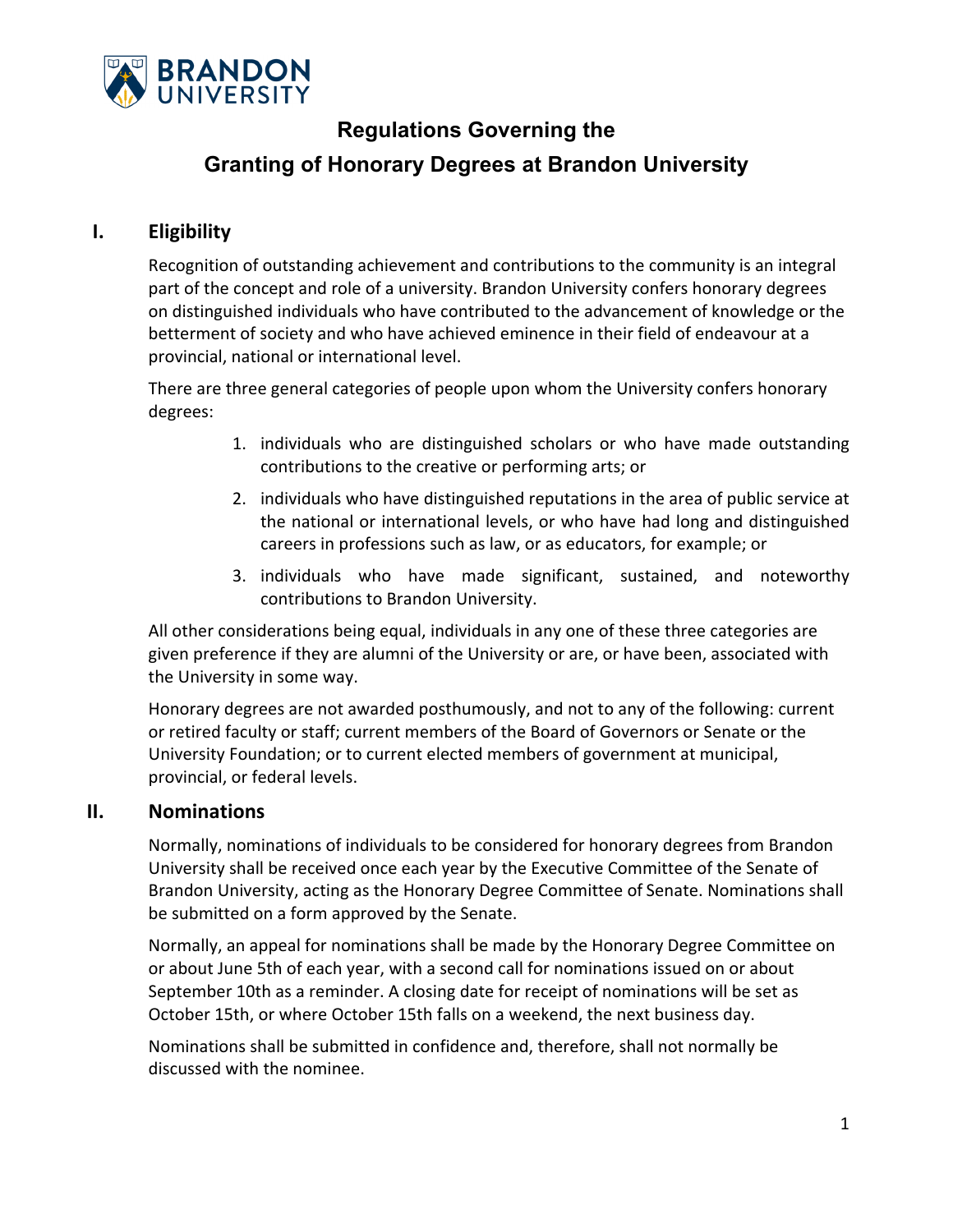### **III. Number of Degrees Granted**

Normally, one honorary degree is granted at each convocation ceremony, although this varies depending on the circumstances and the honorary degree recipient. For example, in the exceptional circumstance that there are before the Honorary Degrees Committee a relatively large number of individuals who are well‐qualified to receive honorary degrees, then the Committee may recommend that two or more honorary degrees be conferred at a particular Convocation.

### **IV. Short Listing of the Candidates**

The Honorary Degree Committee shall meet in camera on or before November 21st of each year for the purpose of updating and reviewing its existing file of potential candidates. Those nominations deemed to be worthy of further consideration shall be added to the list of potential honorary degree recipients. The data collected on those nominees considered unacceptable shall be destroyed. A maximum of three potential candidates may be carried on file to the next year.

The Honorary Degree Committee may select and submit to the Senate, normally in December, from among the potential candidates, a short list of normally no more than three (3) individuals, upon whom it recommends that the Senate confer an honorary degree and the category of the degree to be conferred.

In making its recommendations to the Senate, the Honorary Degree Committee will be guided by the following considerations:

- That in any one academic year, of the nominations currently on file, none may be of sufficient merit to receive an honorary degree.
- That there are two categories of honorary degrees to be conferred:
	- o **General:** The Doctor of Laws (LL.D.) degree is conferred upon individuals who have contributed significantly to the general areas noted in 1), 2) and 3) of Section I and who are not recommended for contributions as specifically defined in ii) below;
	- o **Specialist:** The Doctor of Literature (D.Litt.), the Doctor of Science (D.Sc.), the Doctor of Education (D.Ed.) and the Doctor of Music (D.Mus.) degrees are conferred upon individuals recommended for contributions to a specialized discipline.
- That the Senate has the right to call Special Convocations and to confer honorary degrees at such Convocations.
- That the Senate will consider only those nominations that have been proposed by its Honorary Degree Committee.

#### **V. Confidentiality of Information**

All information pertaining to nominees shall be considered in strictest confidence by the Honorary Degree Committee and the Senate. Complete information about each nominee recommended by the Honorary Degree Committee shall be made available in confidence in the Senate Office to members of the Senate at least 96 hours before any meeting held to